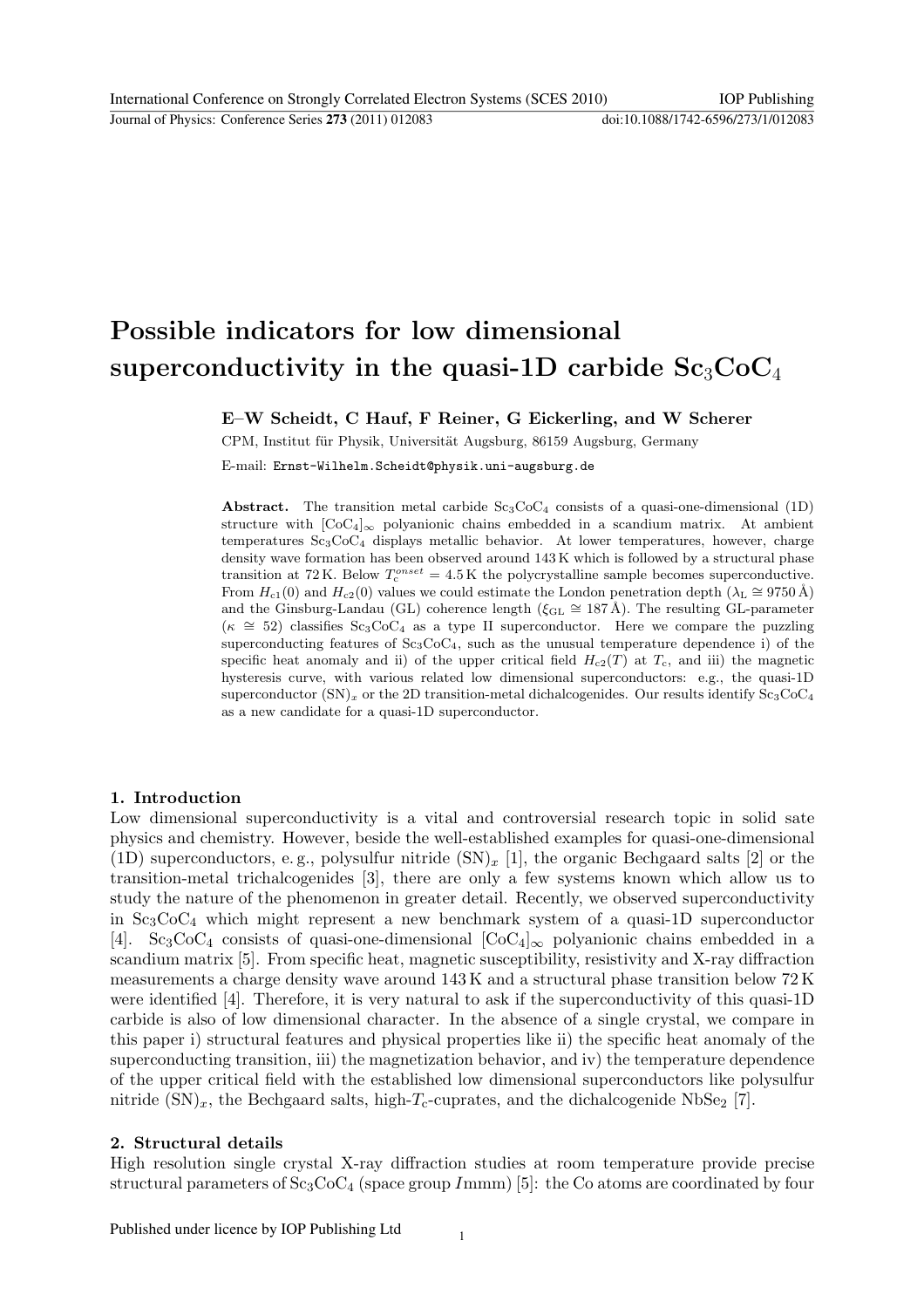



Figure 1. The  $[CoC_4]_{\infty}$  ribbons of  $Sc_3CoC_4$  a) in the crystallographic b,c plane and b) in the low temperature modification (side view) [4]. c) The  $\text{SN}|_{\infty}$  ribbons of the polysulfur nitride  $(SN)_x$  showing a zigzag pattern with alternating short and long S-N distances [8]. Selected bond distances are given in pm.

 $C_2$  pairs in an almost square planar manner, establishing one-dimensional infinite  $[CoC_4]_{\infty}$  chains as pictured in Fig. 1a. Below the structural phase transition at  $72K \text{Sc}_3\text{CoC}_4$  is characterized by an alternating displacement of the Co atoms above and below the  $[CoC_4]_{\infty}$  ribbons (Fig. 1b, space group  $C\frac{2}{m}$ . Such a zigzag chain deformation pattern is also observed in quasi-1D superconductors like polysulfur nitride  $(SN)_x$  (Fig. 1c)[8], or the organic Bechgaard salts [9]. Therefore, the zigzag distortion of the  $[CoC_4]_{\infty}$  ribbons might be a structural prerequisite of the low-dimensional superconductivity, even though the zigzag pattern in  $Sc_3CoC_4$  is only weakly pronounced in comparison to  $(SN)_x$ . However, for the non superconducting analogues  $Sc_3NiC_4$ and  $Sc<sub>3</sub>FeC<sub>4</sub>$  no structural phase transition was observed above 2 K [4].

#### 3. Experimental results and discussion



Figure 2. Temperature dependence of a) the electronic contribution of the specific heat divided by temperature,  $\Delta C/T$ , and b) the volume susceptibility,  $\chi_V$ , at  $H = 1$  Oe (left scale; triangles) and the electrical resistivity,  $\rho$ , (right scale; squares) for  $Sc_3CoC_4$  in comparison with the temperature dependence of the same physical properties, c)  $\Delta C/T$  and d)  $\chi_V$ ,  $\rho$  for the quasi-1D superconductor  $(SN)_x$ . The solid lines represent the superconducting transition as it is predicted by the BCS model [10].

The low temperature electronic specific heat of  $Sc_3CoC_4$ , shown as  $\Delta C/T$  vs. T plot in Fig. 2a, reveals a broad superconducting transition below  $T_c^{onset} = 4.5 \text{ K}$  which was determined by resistivity measurements (Fig. 2b). Additionally, this transition is indicated by the magnetic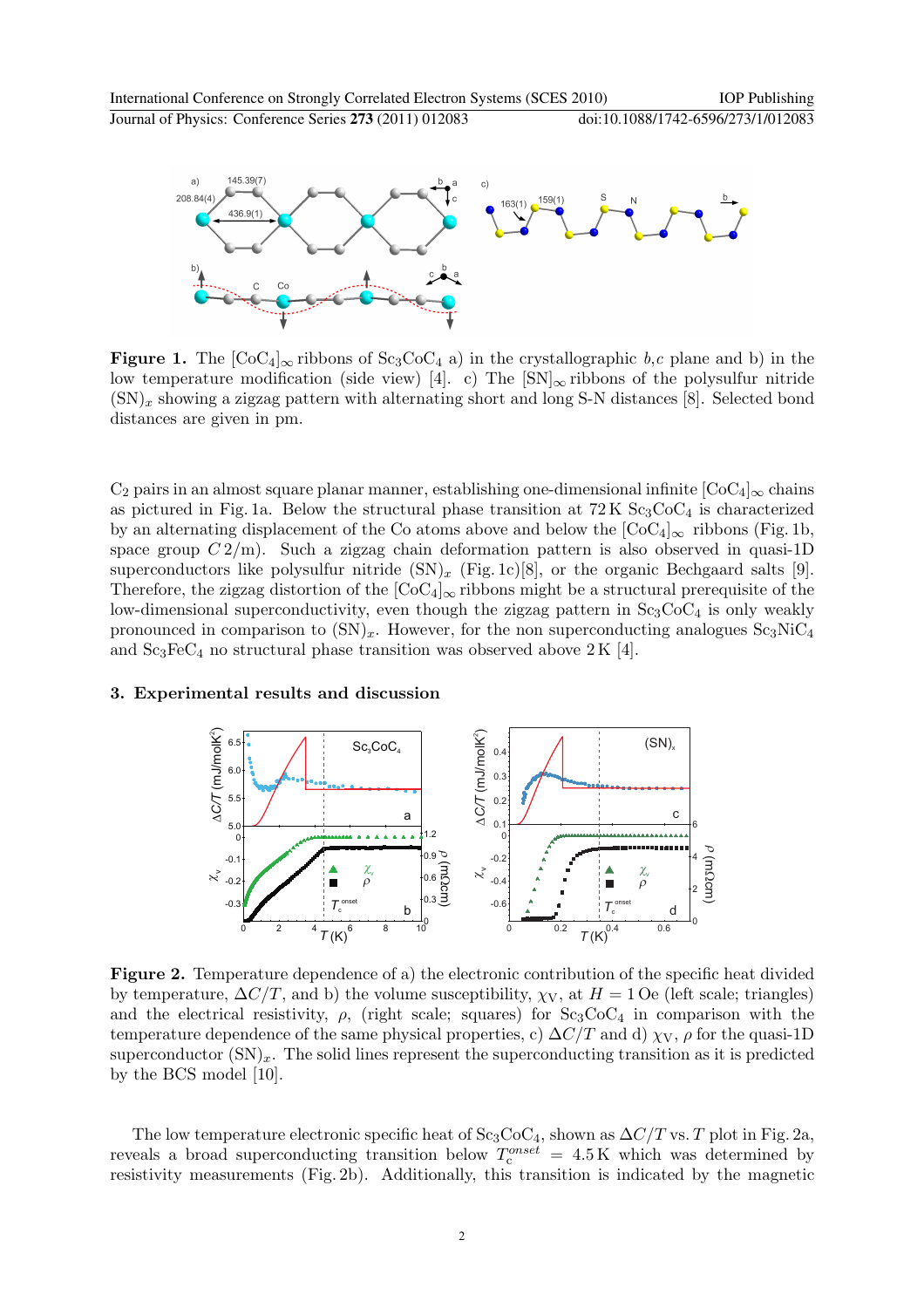susceptibility showing a lowering of the magnetic response just below 4.4 K. These results and the fact, that the volume susceptibility at  $50 \,\text{mK}$  approaches -0.3, identifies  $Sc_3CoC_4$  as a bulk superconductor (Fig. 2b). The steep increase of  $\Delta C/T$  below 1K is mainly due to hyperfine interactions caused by the nuclear quadrupole moments of the Sc and Co atoms.

For the superconducting transition in  $Sc_3CoC_4$  we calculated the expected ideal BCS curve of a weak coupled superconductor, taking into account the entropy balance between the normal and superconducting state (solid line in Fig. 2a) [10]. This calculation indicates, that only a small part  $(\Delta\gamma_n = 0.65 \pm 0.05 \,\text{mJ/mol K}^2)$  of the total electronic specific heat  $\gamma_n = 5.7 \,\text{mJ/mol K}^2$ , which was graphically determined from a  $C/T$  vs.  $T^2$  plot, can be involved in the development of the superconducting state. Therefore, the bulk superconductivity may be related solely to small areas of the Fermi-surface. Furthermore, the overall shape of the specific heat anomaly differs substantially from the BCS behavior, missing the characteristic pronounced jump at  $T_c$ .

The unusual broad shape of this anomaly and the fact, that only a small fraction (12 % in  $Sc_3CoC_4$ ) of the band electrons contribute to the superconducting state is also observed in the well known quasi-1D superconductor polysulfur nitride  $(SN)_x$  (Fig. 2c). Our specific heat measurement on a single crystal  $(SN)_x$  sample indicates that 60% of the total electronic specific heat  $(\gamma_n = 0.25 \,\mathrm{mJ/molK^2})$  is involved in the superconducting pairing process. The volume susceptibility at 70 mK approaches only a value of -0.66 of the full diamagnetic response (Fig. 2d). These analogies suggest that the unusual broad shape of the specific heat anomaly and the small percentage of band electrons contributing to the superconducting state may be characteristic features for the presence of quasi-one-dimensional superconductivity in  $Sc_3CoC_4$ .



**Figure 3.** a) Magnetic hysteresis loop of  $Sc_3CoC_4$  at 2K. The underlying pronounced slope  $(M/H)$  and the deviation from the linear behavior of the magnetization is possibly due to the Pauli susceptibility of the normal conducting electrons and of a small impurity concentration of elementary Co, respectively. To determine  $H_{c1}$ , the insert displays an expanded region of the initial magnetization curve up to 20 Oe. b) Phase diagram of the upper critical fields  $H_{c2}(T)$ . The solid line corresponds to a WHH-fit [12].  $T_c(H_{c2})$  is obtained from the 50% values of the normal state resistivity (solid line in the insert).

A further hint for low-dimensional superconductivity in  $Sc_3CoC_4$  presents the magnetic hysteresis loop (Fig. 3a). This magnetization curve clearly indicates a type-II superconducting behavior. The characteristic dip near zero field crossings and the high reversibility between the irreversibility field  $(H_{irr}(2K) = 2800 \pm 400 \text{ Oe})$  and the upper critical field  $(H_{c2}(2K) =$  $4000 \pm 200$ ) is also found in layered cuprate superconductors, but only at higher temperatures [6]. In  $Sc_3CoC_4$  and also in the 2D highly anisotropic dichalcogenide superconductors like  $NbSe<sub>2</sub>$  [7, 11] such a reversible behavior above a threshold field occurs at very low temperatures and therefore might not only be due to granularity [6] but also due to the existence of low